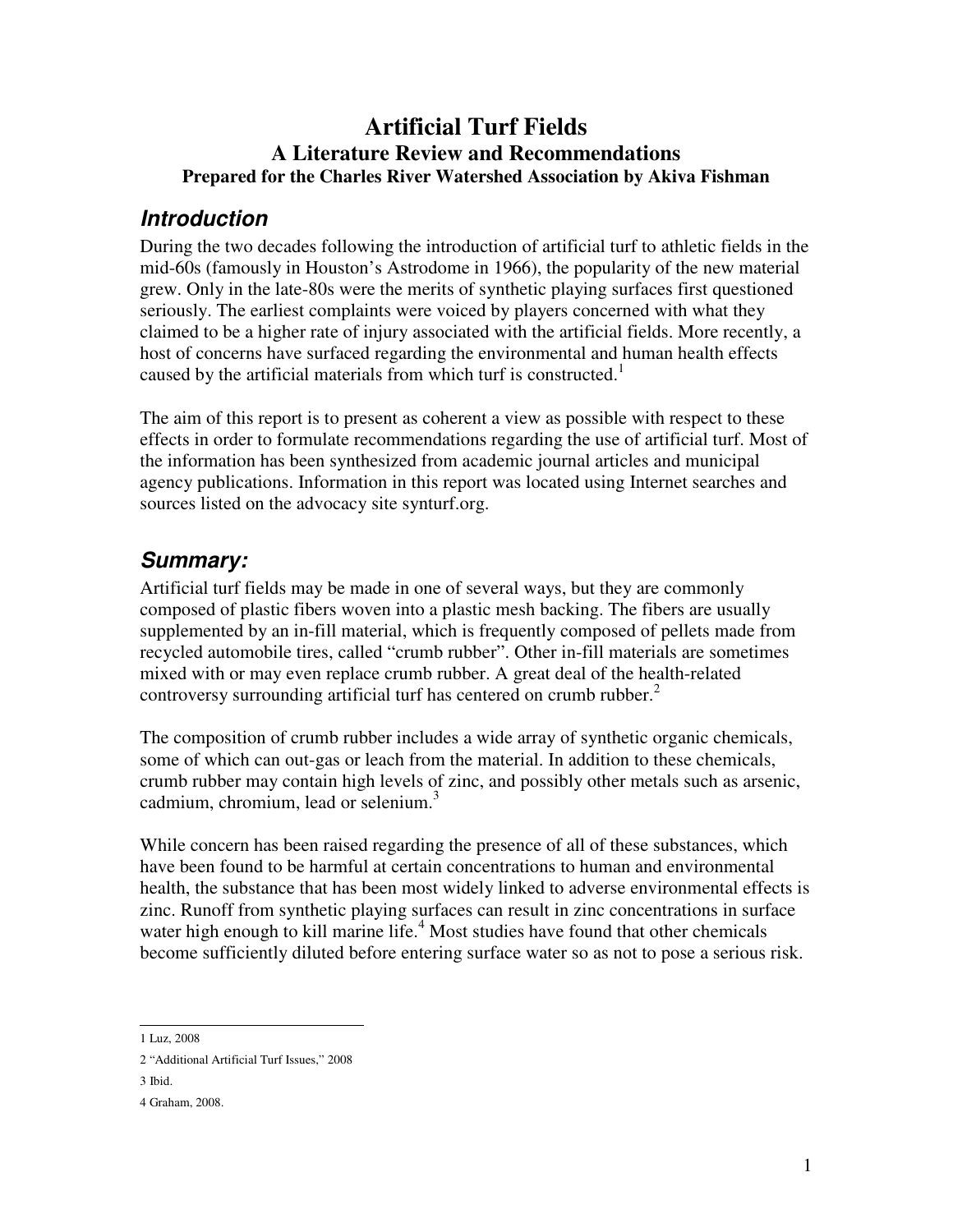The other main concerns among the literature stem from the presence of microorganisms on the artificial surfaces, lead in the plastic fibers, and the tendency of synthetic turf to become much hotter than natural grass.

The literature review below lends itself to the recommendation that natural grass fields be utilized rather than synthetic turf. Although the environmental and human health effects associated with artificial turf have not been demonstrated conclusively, enough evidence of harmful effects exists to warrant application of the Precautionary Principle.

## **Benefits of Synthetic Turf:**

Artificial fields offer some benefits over natural grass that are environmental and financial in nature. They require no mowing, fertilizers, or pesticides, and are resistant to wear and tear due to heavy sporting use.<sup>5</sup> They include long-lasting painted lines for sporting fields, guarantee a uniform playing surface in all weather conditions, can be snow plowed using rubber fittings, and can be fitted with drainage systems to prevent flooding.<sup>\*</sup> The ability of synthetic fields to be used year-round has resulted in increased usage within school districts.<sup>6</sup> They do not require watering for maintenance, but some fields are watered for cooling on hot days. The International Hockey Federation actually requires that all artificial field hockey surfaces be saturated prior to practices or games to ensure better traction and bounce.<sup>7</sup>

# **Disadvantages of Synthetic Turf:**

### **Environmental Health**

Little research has been conducted to determine crumb rubber's environmental impacts as a source of physical pollution in the form of debris. There is anecdotal evidence, however, that the pellets can be easily conveyed to water bodies through storm drains, and studies on plastic pellets show that debris of equivalent size can be ingested by marine organisms. The National Oceanic and Atmospheric Administration notes that this can cause blockages of the esophagus, introduce toxins to the animal's system, and induce an artificial sense of satiation that can deplete energy reserves.<sup>8</sup>

The New Jersey Department of Health and Senior Services found crumb rubber to include volatile organic chemicals such as toluene, benzene, and aldehydes, and other organic chemicals such as phthalates and polycyclic aromatic compounds. A study by the Connecticut Agricultural Experiment Station reported out-gassing and leaching of benzothiazole, butylated hydroxyanisole, n-hexadecane, and 4-(t-octyl) phenol from crumb rubber.<sup>9</sup> A report by INTRON, a Dutch building materials service company, also

 5 "Synthetic Turf Products."

<sup>∗</sup> Specific information regarding drainage systems and the possibility of filtration was not available.

<sup>6 &</sup>quot;Benefits of Synthetic Turf." DLH Architecture.

<sup>7</sup> Blythe, 2007.

<sup>8</sup> Ibid.

<sup>9 &</sup>quot;Additional Artificial Turf Issues," 2008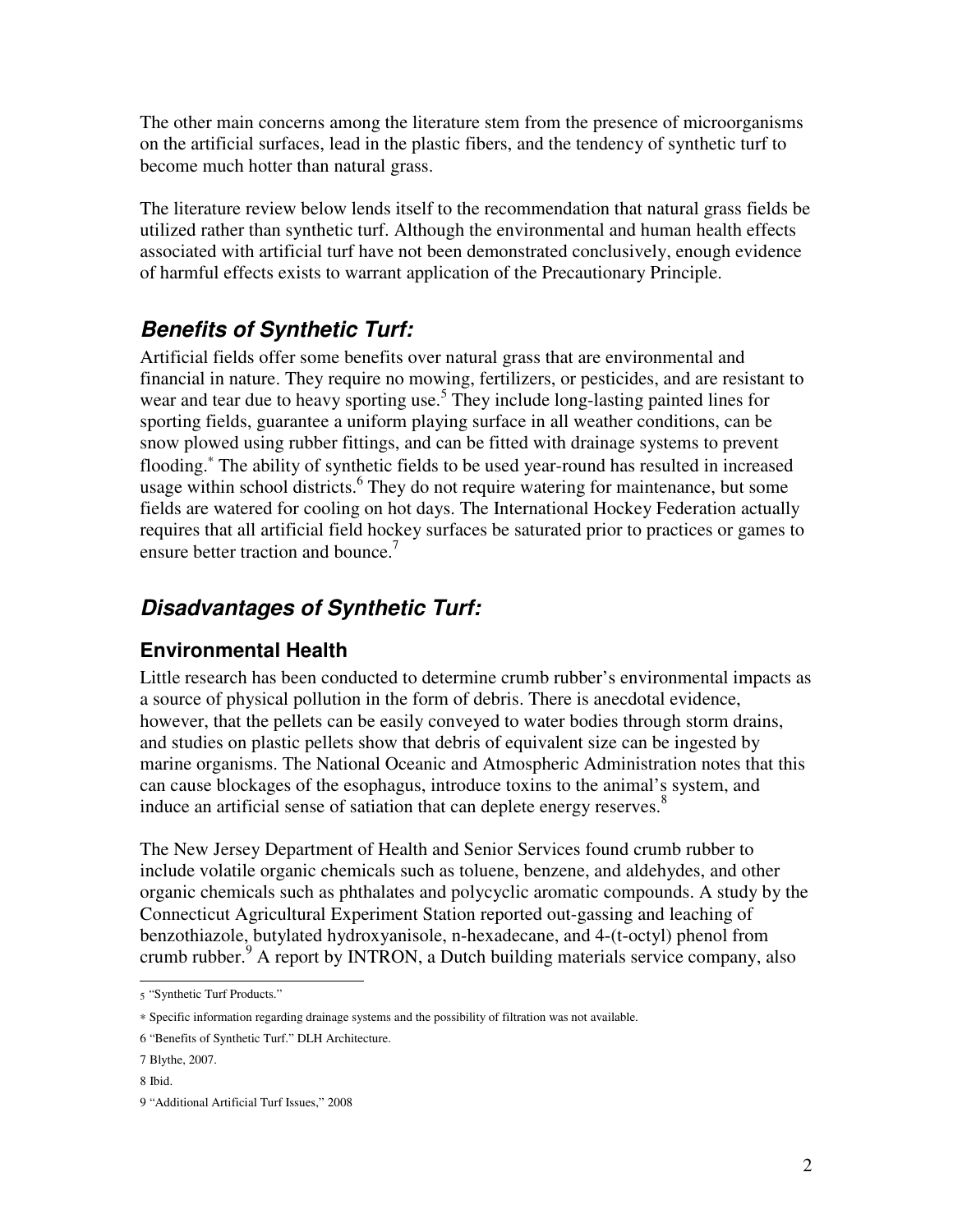describes the presence of nitrosamines, xylenes, and secondary amines.<sup>10</sup> (See Table 1 for the health hazards associated with these chemicals).

| Chemical            | Recognized Health Hazards       | <b>Suspected Health Hazards</b>      |
|---------------------|---------------------------------|--------------------------------------|
| Toluene             | Developmental toxicant;         | Cardiovascular or blood toxicant;    |
|                     |                                 | Gastrointestinal or liver toxicant;  |
|                     |                                 | Immunotoxicant; Kidney toxicant;     |
|                     |                                 | Neurotoxicant; Reproductive          |
|                     |                                 | toxicant; Respiratory toxicant; Skin |
|                     |                                 | or sense organ toxicant              |
| Benzene             | Developmental toxicant;         | Cardiovascular or blood toxicant;    |
|                     | reproductive toxicant;          | Endocrine toxicant; Gastrointestinal |
|                     | carcinogen                      | or liver toxicant; Immunotoxicant;   |
|                     |                                 | Neurotoxicant; Respiratory toxicant; |
|                     |                                 | Skin or sense organ toxicant         |
| Aldehydes           | Inhalation or contact may       |                                      |
|                     | irritate or burn skin and eyes; |                                      |
|                     | Inhalation, ingestion, or       |                                      |
|                     | absorption through skin may     |                                      |
|                     | be fatal                        |                                      |
| Phthalates          |                                 | Developmental toxicant; Endocrine    |
|                     |                                 | toxicant; Reproductive toxicant      |
| Polycyclic          |                                 | Carcinogen; Cardiovascular or blood  |
| aromatic            |                                 | toxicant; Gastrointestinal or liver  |
| compounds           |                                 | toxicant; Reproductive toxicant;     |
|                     |                                 | Respiratory toxicant; Skin or sense  |
|                     |                                 | organ toxicant                       |
| Benzothiazole       | Skin and eye irritation         |                                      |
| <b>Butylated</b>    | Carcinogen                      | Endocrine toxicant; Gastrointestinal |
| hydroxyanisole      |                                 | or liver toxicant; Immunotoxicant;   |
|                     |                                 | Neurotoxicant; Respiratory toxicant; |
|                     |                                 | Skin or sense organ toxicant         |
| N-Hexadecane        | Flammable                       |                                      |
| <b>Nitrosamines</b> |                                 | Skin or sense organ toxicant         |
| Xylenes             |                                 | Cardiovascular or blood toxicant;    |
|                     |                                 | Developmental toxicant;              |
|                     |                                 | Gastrointestinal or liver toxicant;  |
|                     |                                 | Immunotoxicant; Kidney toxicant;     |
|                     |                                 | Neurotoxicant; Reproductive          |
|                     |                                 | toxicant; Respiratory toxicant; Skin |
|                     |                                 | or sense organ toxicant              |

**Table 1. Health Hazards Associated with Chemicals found in Crumb Rubber** 

Sources: "Chemical Profiles," Scorecard; CAMEO Chemicals

 10 Hofstra, 2007.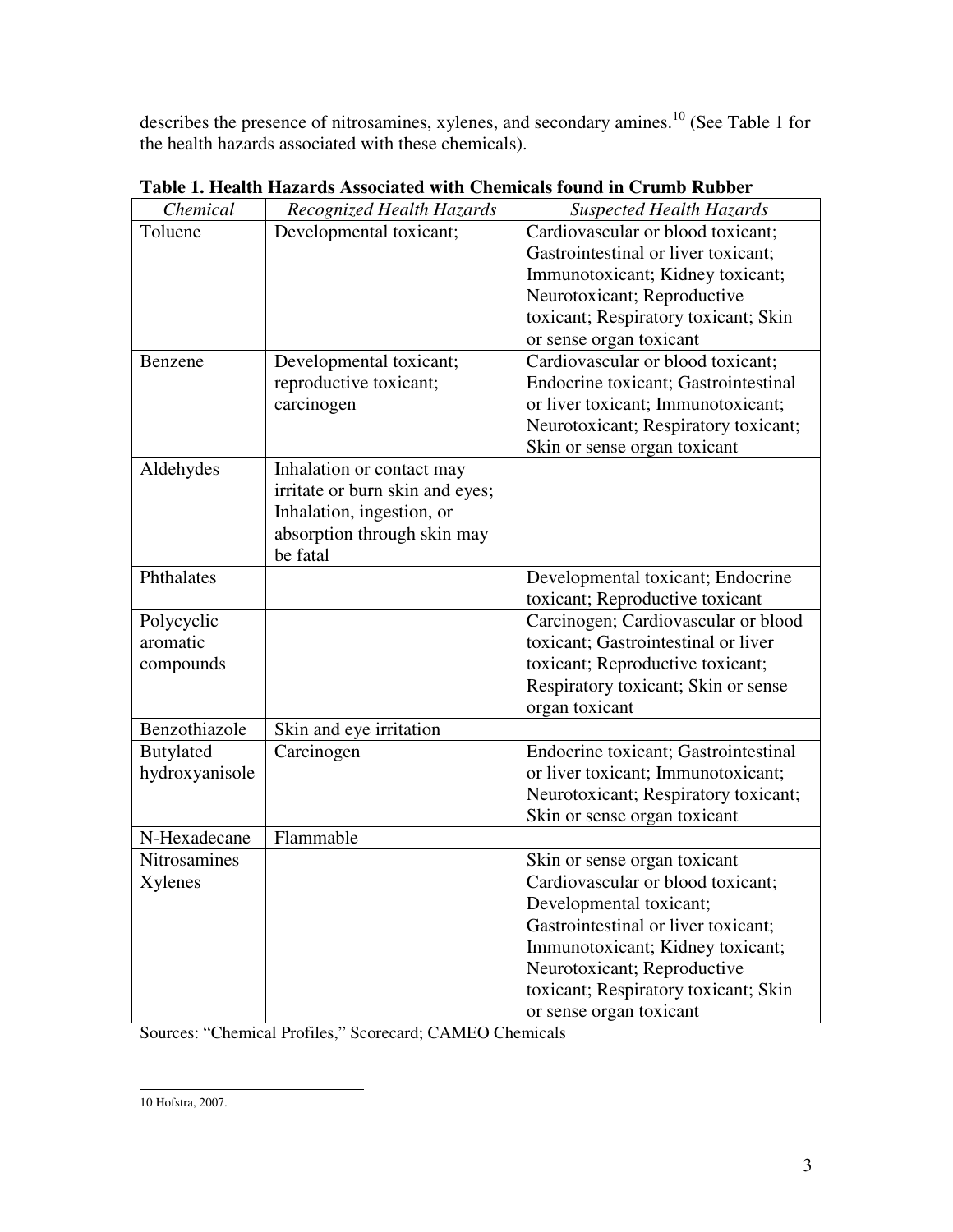The primary hazard associate with the chemicals found in tires is aquatic in nature. The INTRON report concludes that the emission of hazardous substances into air does not pose an environmental risk because only very limited amounts of volatile components were found. The only material that was found in significant concentrations was zinc, which leaches into ground and surface water.<sup>11</sup> (Zinc, one of the main additives used in tire manufacturing, is used to quicken the rubber vulcanizing process.<sup>12</sup>)

INTRON's results were corroborated by a study conducted by Environment and Human Health, Inc., a private Connecticut-based organization.<sup>13</sup> A study by the Norwegian Institute for Water Research found the levels of alkylphenols to be too high as well.<sup>14</sup> Both of these studies emphasize, however, the fruitlessness of attempting to find consistent levels of any toxic chemical in crumb rubber because of the considerable variation in the concentrations of components between different types of car tires.

Braun Intertec, an engineering and environmental consultancy, conducted a literature review, which discovered that chemical exposures have been documented within the rubber fabrication and reclamation industries. Contaminants include volatile organic compounds and semi-volatile hydrocarbons. Additionally, toxic chemicals have been found to leach into groundwater at tire reclamation sites.<sup>15</sup>

The most significant means by which chemicals from synthetic turf impact the environment is by getting washed into water bodies by the rain. It is possible that synthetic turf reduces net runoff by obviating irrigation<sup>16</sup>, but typical synthetic turf is impermeable and the chemicals that it releases filter directly into storm drains and into municipal sewer systems during runoff events. Additionally, runoff does not undergo the beneficial filtration process that live vegetation provides before reaching surface water.<sup>17</sup> Threats from leached chemicals are greater in freshwater, as toxicity has been shown to decrease as salinity increases.<sup>18</sup>

A study published by an industry association counters the notion that runoff poses a serious environmental risk, arguing that the precipitation that conveys the chemicals into water bodies also dilutes them, and that toxicity only persists for three months anyway.<sup>19</sup> This seems, however, to be the minority view among the literature.

Permeable artificial fields do exist, and are used to prevent flooding, but they do not eliminate the problem of storm water runoff, because they do not provide filtration before

11 Ibid.

<sup>12</sup> Graham. 2008.

<sup>13</sup> Brown, 2007.

<sup>14</sup> Källqvist, 2005.

<sup>15</sup> Olson, 2008.

<sup>16 &</sup>quot;Conservation." Irvine Ranch Water District.

<sup>17</sup> Claudio, 2008.

<sup>18</sup> Graham. 2008.

<sup>19</sup> Birkholz, et. al, 2003.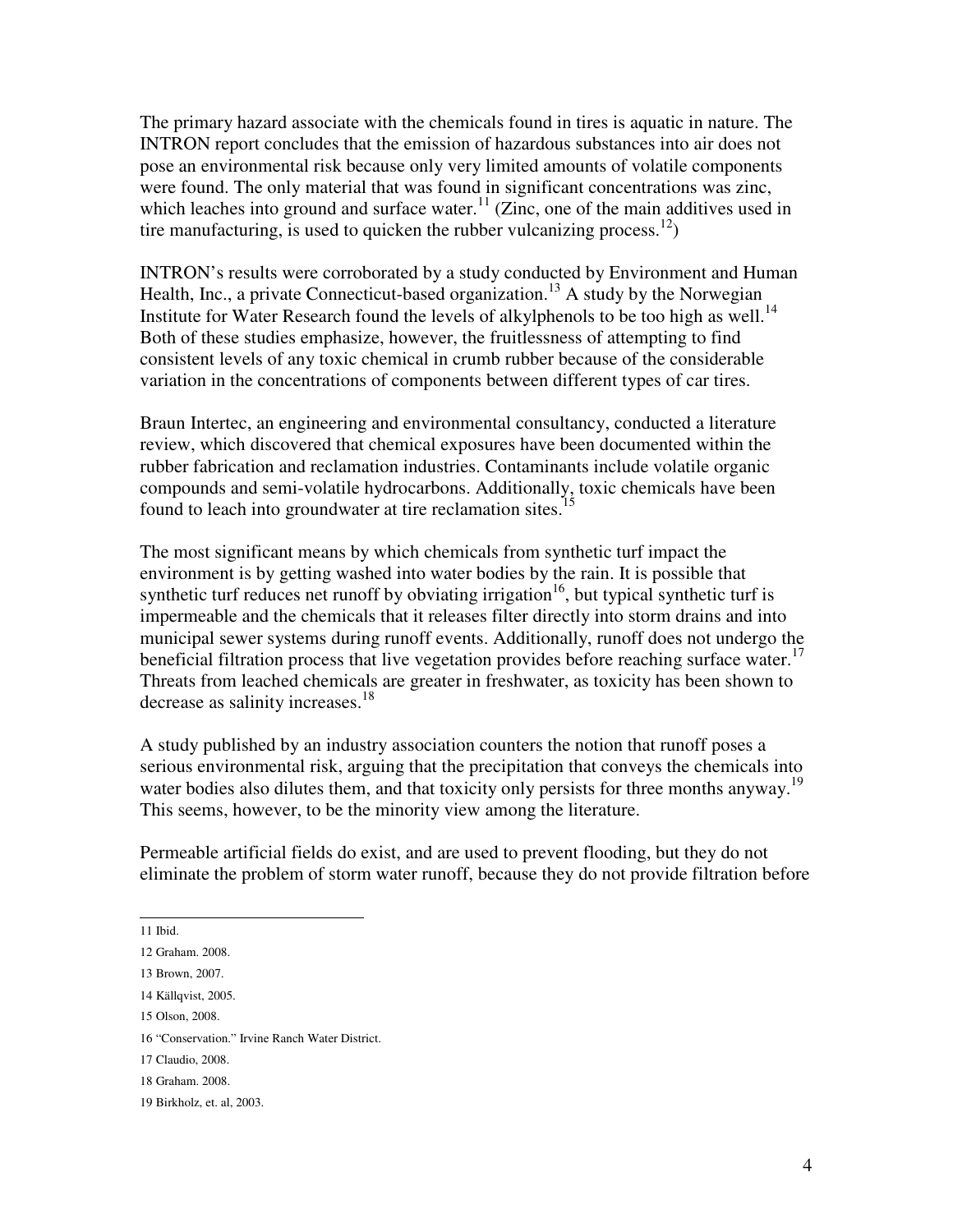runoff reaches surface water. The University of Virginia, for example, installed an artificial field that drains by infiltration to a permeable drain system located beneath the field. An environmental impact review published but the University's Office of Environmental Health and Safety determined that "the system is very permeable and drains by infiltration into the base and through the perforated underdrains." The collected water, however, is merely channeled toward a nearby body of water without being filtered.<sup>20</sup>

### **Human Health**

#### **Risk of Infection**

Several studies have been carried out to test whether synthetic surfaces pose a greater risk of infection due to bacteria, fungi and other microorganisms than natural grass fields. Much of the research has focused on the ability of methicillin-resistant *Staphylococcus aureus* (MRSA) to survive and be transferred by the polyethylene blades of false grass.

Although there is some disagreement among the literature, most researchers seem to agree that artificial surfaces effectively harbor a range of microorganisms.<sup>21</sup> In-fills composed of a rubber/sand mixture, in particular, have been found to exhibit high levels of bacterial activity. $^{22}$ 

#### **Toxicological Effects**

A wide array of positions comprises the debate over the severity of the toxicological effects associated with artificial turf. The positions are unified, however, by the limited amount of available toxicological data. The differing conclusions from this dearth of scientific information seem to be based on a sliding scale of willingness to utilize a substance with unverified effects.

The New Jersey Department of Environmental Protection Division of Science, Research and Technology conducted a literature review in June 2007 of health risk assessments related to crumb rubber on artificial turf fields. The review found little information concerning the environmental and human safety impacts of crumb rubber. It concluded that other than possible allergic reactions among people sensitized to latex, rubber and related products, there are no obvious toxicological issues associated with artificial fields.<sup>23</sup>

The French National Institute for Industrial Environment and Risks found that the volatile organic compounds emitted by artificial turf "give no cause for concern towards human health." The California Office of Environmental Health Hazard Assessment similarly reported that it is "…unlikely that a onetime ingestion of tire shreds would produce

 20 Wenger & Sitler, 2004.

<sup>21</sup> Orthman, 2006.

<sup>22</sup> Claudio, 2008.

<sup>23 &</sup>quot;Additional Artificial Turf Issues," 2008.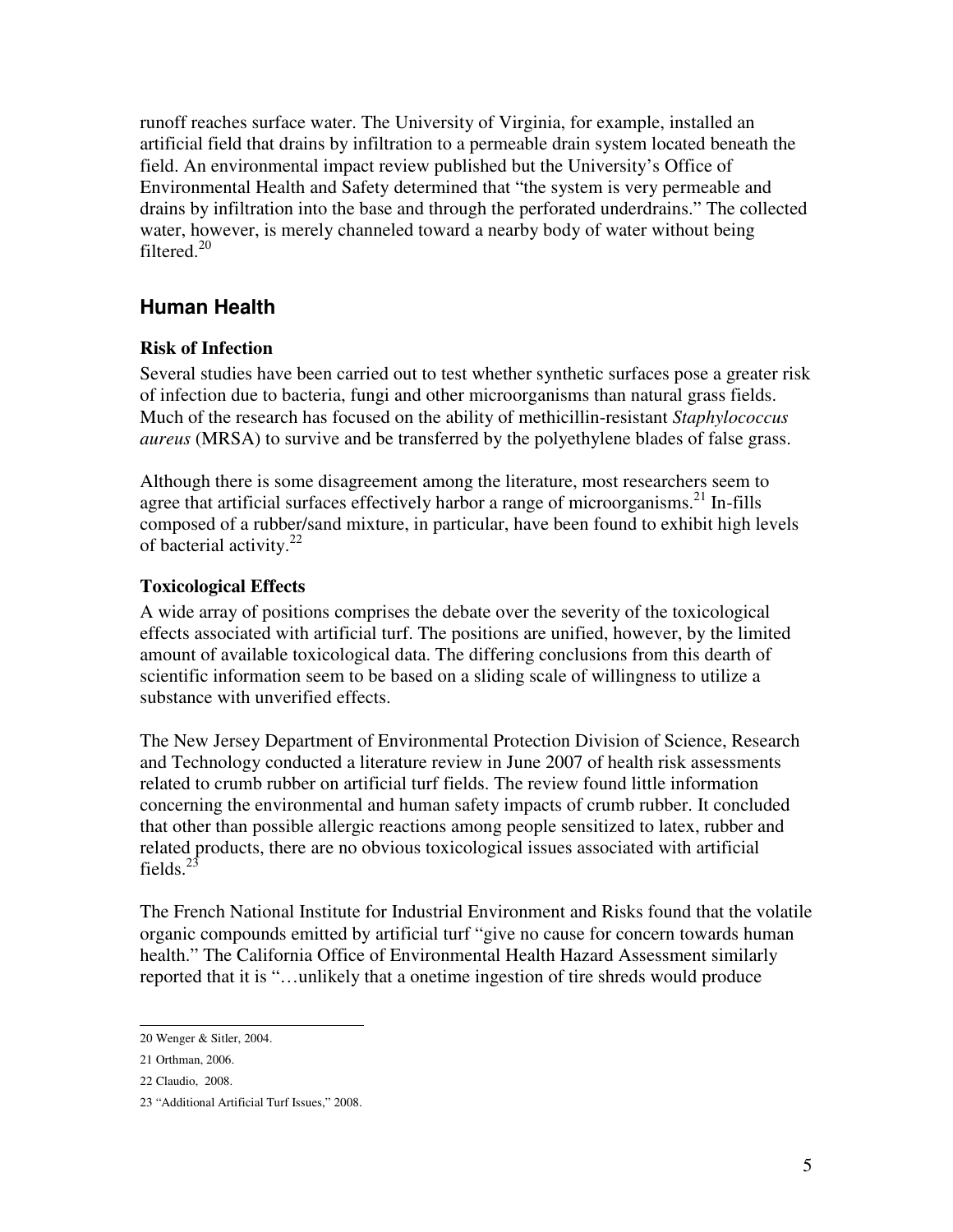adverse [non-cancer] health effects," and that the risk of developing cancer from onetime exposure "…is well below the *de minimis* level of…one in one million…"<sup>24</sup>

The Norwegian Institute of Public Health conducted a risk assessment in 2006 and concluded that exposures to volatile and other synthetic organic chemicals does not pose an increased risk of adverse health effects, including allergy and cancer. The report did acknowledge, however, that odors and mucous membrane irritation could have temporary health impacts. $25$ 

Citing the above-mentioned study by the Connecticut Agricultural Experiment Station, Dr. Brown of Environment and Human Health, Inc. challenged the conclusions of previous health risk assessments. He argued that "…tire crumbs constitute a chemical exposure for humans and the environment…" and that "…health endpoints of concern are numerous, including acute [and chronic] irritation of the lungs, skin and eyes." "Since new tires contain vastly different amounts of the toxic materials, based on the intended use, it is impossible to ensure players or gardeners and others that their personal exposure is within safe limits." Therefore Brown recommended a "…moratorium on installing any new fields or playgrounds…" until potential exposures and health risks have been further assessed.<sup>26</sup>

Using even stronger language, KEMI – the Swedish Chemicals Inspectorate – advises discontinuing the use of recycled tires in artificial turf fields because the chemicals and metals that have been observed to leach out adversely affect human and environmental health. $27$ 

The U.S. Consumer Product Safety Commission conducted a study that found lead contained in the pigments that color synthetic grass blades. It concluded that the levels of lead are not harmful, but that children should wash their hands after playing on artificial fields.<sup>28</sup> This conclusion has been heavily criticized because Centers for Disease Control has not determined a benchmark level of exposure under which lead is not considered to be harmful. What it has written is that if enough is absorbed by the body, lead can cause neurological problems.<sup>29</sup> It should be emphasized, however, that as of yet, no cases of elevated blood lead levels in children have been linked to artificial turf on athletic fields anywhere in the  $US^{30}$ .

 24 Ibid.

<sup>25</sup> Ibid.

<sup>26</sup> Brown, 2007.

<sup>27</sup> Snöbohm & Rydén, 2008.

<sup>28 &</sup>quot;CPSC Staff Finds Synthetic Turf Fields OK to Install, OK to Play On," 2008.

<sup>29 &</sup>quot;Federal agencies at odds over artificial turf recommendations," 2008.

<sup>30</sup> Ibid. In general, children less than 6 years old are more likely to be affected by lead than adults because of increased contact with lead sources in the environment, including lead-contaminated house dust and soil. Additionally, children absorb lead more easily and their developing nervous systems are more susceptible to the adverse health effects of lead including developmental delay and behavioral problems.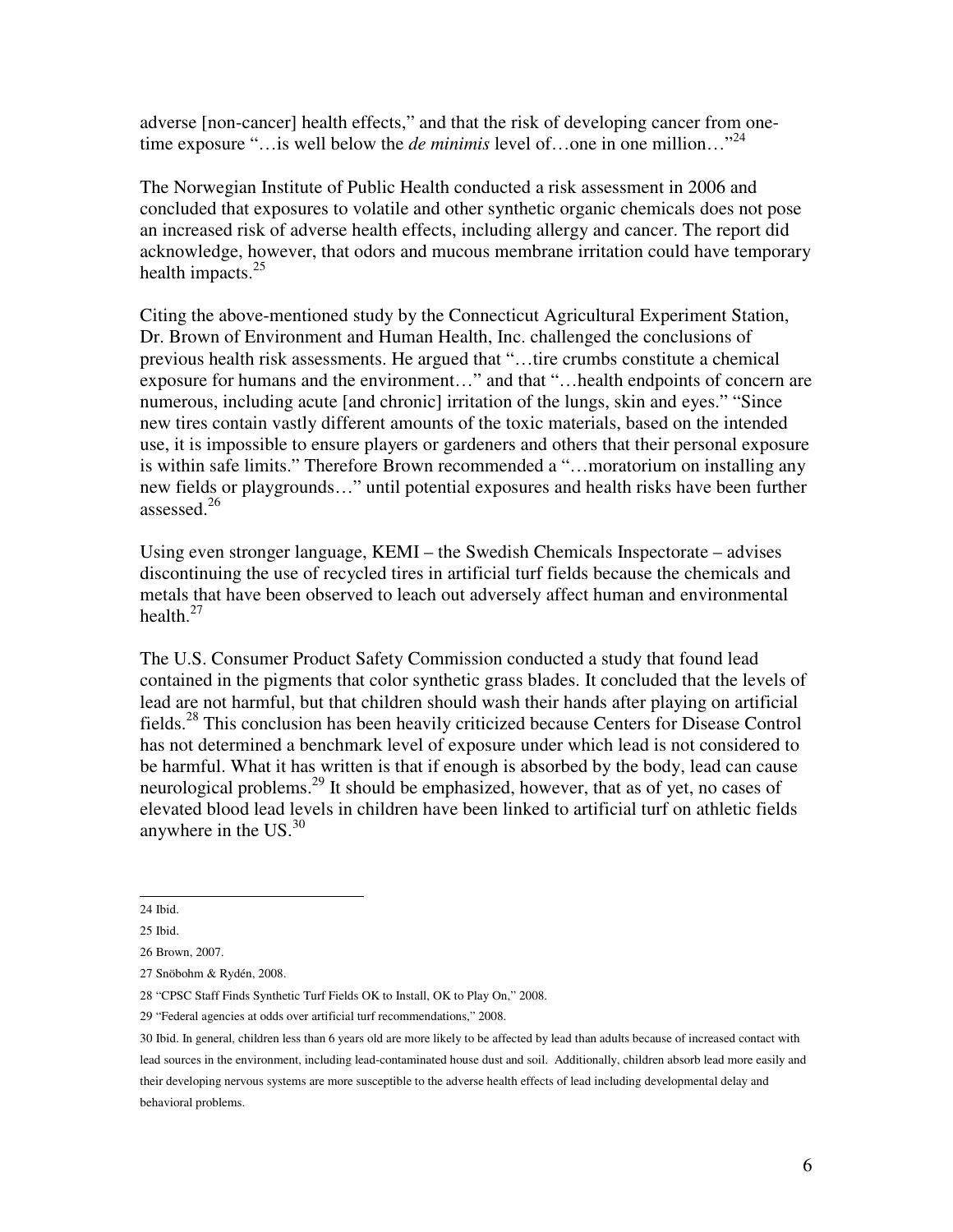The New Jersey Department of Health and Senior Services found that fields made solely with polyethylene fibers contain very low levels of lead, but that turf made of nylon or nylon/polyethylene blend fibers contain high enough levels of lead to pose a potential public health threat. The risk for harmful exposure is low for new fields because lead is unlikely to escape from intact fibers, but as turf ages and weathers, lead gets released as dust that can be ingested or inhaled. $31$ 

The Connecticut Department of Public Health released a fact sheet that takes the middle ground in the debate over toxicological risks. The publication states that "based upon the current evidence, a public health risk appears unlikely. However, there is still uncertainty and additional investigation is warranted." The Department recommended "…consider[ing] these uncertainties as part of the array of issues evaluated when deciding whether to install artificial turf fields (e.g., cost, maintenance, public acceptability)."

### **Other Effects**

Artificial turf surfaces are reported to have temperatures significantly higher that natural grass fields, increasing the risk of burns, dehydration and heat exhaustion in children. A researcher at the Center for Climate Systems Research at Columbia University found that synthetic turf fields can get up to 60°F hotter than grass, with surface temperatures reaching  $160^\circ$  during the summer.<sup>32</sup> Researchers at Brigham Young University found that synthetic fields sometimes reach 86.5°F higher than grass fields and that their temperatures can climb as high as  $200^{\circ}$ .<sup>33</sup> The town of Needham, MA devised a protocol with the installation of new artificial turf fields in 2009, which includes signs to warn the public of risks associated with turf activities on especially hot days, and which limits the amount of time that youth groups can spend using the fields. $34$ 

Although physical injury was the first health concern ever raised regarding artificial playing surfaces, the literature has still not reached a consensus around whether they in fact cause more injuries than natural grass surfaces. A study published in 2004 in *The American Journal of Sports Medicine* showed that about 10% more injuries befell high school football players using artificial fields than those using natural fields (although the risk of serious head and knee injuries was higher on grass fields). Several studies published in *British Journal of Sports Medicine*, however, showed no variance in the frequency or severity of injuries experienced on the two surfaces.<sup>35</sup> A factsheet that the New York State Department of Health published does not point to an elevated likelihood of physical injury when using either playing surface. It reports, though, that the abrasiveness of synthetic turf fibers may cause injuries such as abrasions or "turf burns".

 31 "Potential Exposure to Lead in Artificial Turf," 2008.

<sup>32</sup> Claudio, 2008.

<sup>33</sup> Olson, 2008.

<sup>34</sup> Ryan, 2009.

<sup>35</sup> Olson, 2008.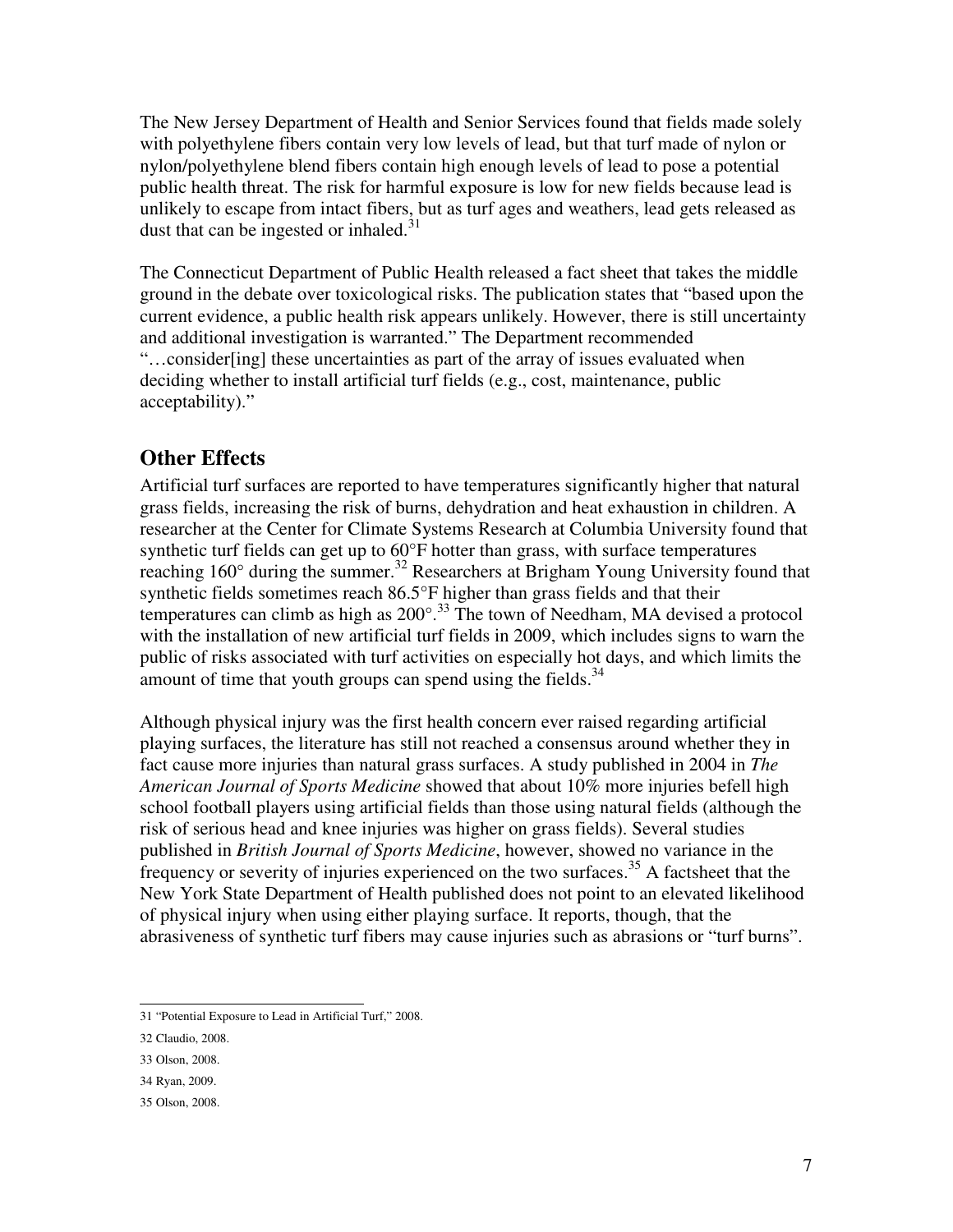Penn State University conducted a study that suggests synthetic turf made from nylon fibers is more abrasive than turf containing other types of fibers.<sup>36</sup>

# **Alternatives:**

A number of alternatives to rubber in-fill made from recycled tires exist. However, thirdparty studies have not been carried out to test the health effects of these alternative materials. Mondo, a flooring manufacturer, produces a polyolefin-based granule that can replace crumb rubber. According to the company, their material disperses heat more efficiently, is highly shock absorbent, does not contain polyvinyl chloride, chlorine, plasticizers, heavy metals, or other harmful chemicals, and is 100% recyclable. Limonta Sport sells an infill made from natural coconut husks and cork.<sup>37</sup>

While these new materials may be less hazardous, they must overcome the fact that endof-life tires currently glut the market and provide a cheap, steady source of in-fill. There is also a tremendous environmental benefit to recycling tires, as recycling avoids the need for the resources involved in producing replacement materials. The political push to recycle these tires adds incentive to convert them to in-fill and other artificial turf surfaces.<sup>38</sup> Strict regulations may be necessary to make safer materials more competitive.

# **Recommendations:**

Although there is no clear consensus among the literature, natural fields are likelier more benign from both an environmental and a human health perspective than artificial fields. Adherence to the Precautionary Principle<sup>39</sup> is advisable in opting for natural fields.

If artificial turf is to be installed, the following steps are recommended to mitigate its negative impacts:

- A filtration system should be installed so that runoff may be treated, especially for zinc, before entering surface water.
- Storm drains should not be constructed on fields such that runoff events could carry crumb rubber toward water bodies. Measures such as curbing, installing grass buffers and minimizing surrounding impervious surfaces can be used to limit the risk of runoff finding its way to surface water or storm drains.
- Synthetic turf should be treated with disinfectant to prevent microbial infection. The disinfectant should be selected based on the degree to which it can get washed in surface water without harming the environment.

measures should be taken even if some cause and effect relationships are not fully established scientifically.

 36 "Fact Sheet: Crumb-Rubber Infilled Synthetic Turf Athletic Fields," 2008.

<sup>37</sup> Claudio, 2008.

<sup>38</sup> Graham. 2008.

<sup>39</sup> The Precautionary Principle dictates that when an activity threatens harm to human or environmental health, precautionary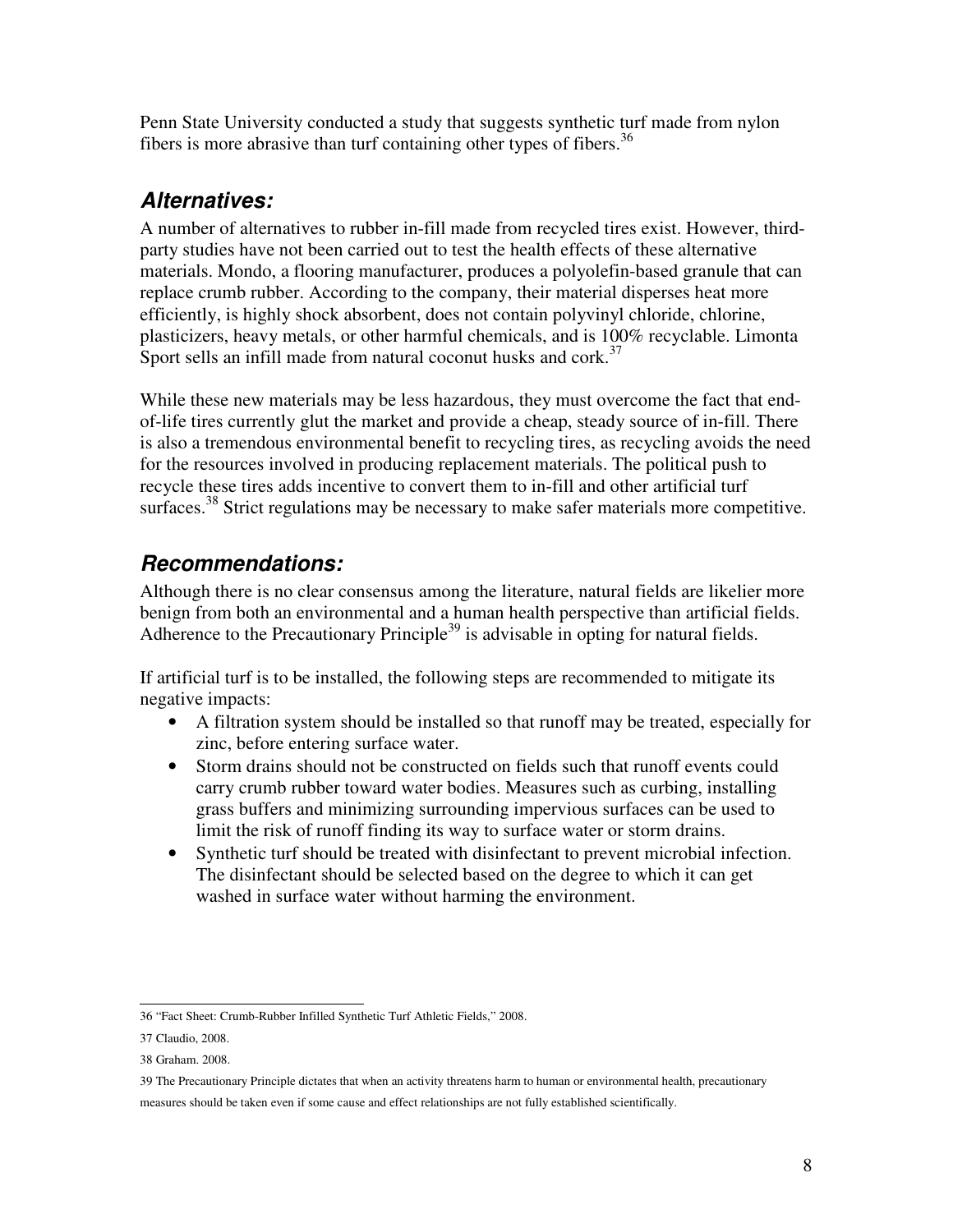#### Sources Cited

"Additional Artificial Turf Issues." (August 2008). New Jersey Department of Health and Senior Services.

http://www.state.nj.us/health/artificialturf/documents/other\_concerns.pdf. Accessed 3/27/09.

- "Benefits of Synthetic Turf." DLH Architecture. http://www.dlharchitecture.com/benefits.htm. Accessed 4/28/2009.
- CAMEO Chemicals. http://cameochemicals.noaa.gov/search/simple. Accessed 4/28/09.
- "Chemical Profiles." Scorecard: The Pollution Information Site. http://www.scorecard.org/chemical-profiles/index.tcl. Accessed: 4/28/09.
- "Conservation." Irvine Ranch Water District. http://www.irwd.com/Conservation/synturf.php. Accessed 3/27/09.
- "CPSC Staff Finds Synthetic Turf Fields OK to Install, OK to Play On." (July 20, 2008). U.S. Consumer Product Safety Commission.

http://www.cpsc.gov/CPSCPUB/PREREL/prhtml08/08348.html. Accessed 4/2/09.

"Fact Sheet: Crumb-Rubber Infilled Synthetic Turf Athletic Fields." (August 2008). New York State Department of Health.

http://www.nyhealth.gov/environmental/outdoors/synthetic\_turf/crumbrubber\_infilled/fact\_sheet.htm. Accessed 3/27/09.

- "Federal agencies at odds over artificial turf recommendations." (September 5, 2008). Consumer Reports. http://blogs.consumerreports.org/safety/2008/09/lead-inturf.html. Accessed 4/2/09.
- "Potential Exposure to Lead in Artificial Turf." (June 2008). Centers for Disease Control. http://www.cdc.gov/nceh/lead/artificialturf.htm. Accessed 3/27/09.
- "Summary of Document Review Comments and Opinions: Environmental, Health and Safety Issues Associated with Artificial Turf Fields." (2008). Braun Intertec Corporation. www.synturf.org/images/BraunIntertecReportArtificialTurf.pdf. Accessed 4/1/09.

"Synthetic Turf Products." http://www.syntheticturfproducts.com/. Accessed 4/28/2009.

- Birkholz, Detlef A., Kathy L. Belton, and Tee L. Guidotti. (2003). "Toxicological Evaluation for the Hazard Assessment of Tire Crumb for Use in Public Playgrounds" J. Air & Waste Management Association 53:903–907. http://www.vaco.nl/images/channels/Nieuws/toxicological\_evaluation.pdf. Accessed 3/27/09.
- Blythe, Anne. (October 19, 2007). "Fake Turf Watered as Supplies Dry Up." The News & Observer.

http://www.newsobserver.com/weather/drought/story/742218.html?iref=topnews. Accessed 4/28/2009.

- Brown, David R. (2007). "Artificial Turf" Environment and Human Health Inc. http://www.ehhi.org/reports/turf/. Accessed 3/27/09.
- Claudio, Luz. (March 2008). "Synthetic Turf: Health Debate Takes Root." Environmental Health Perspectives. 116:3. http://www.ehponline.org/members/2008/116- 3/focus.html. Accessed 3/27/09.